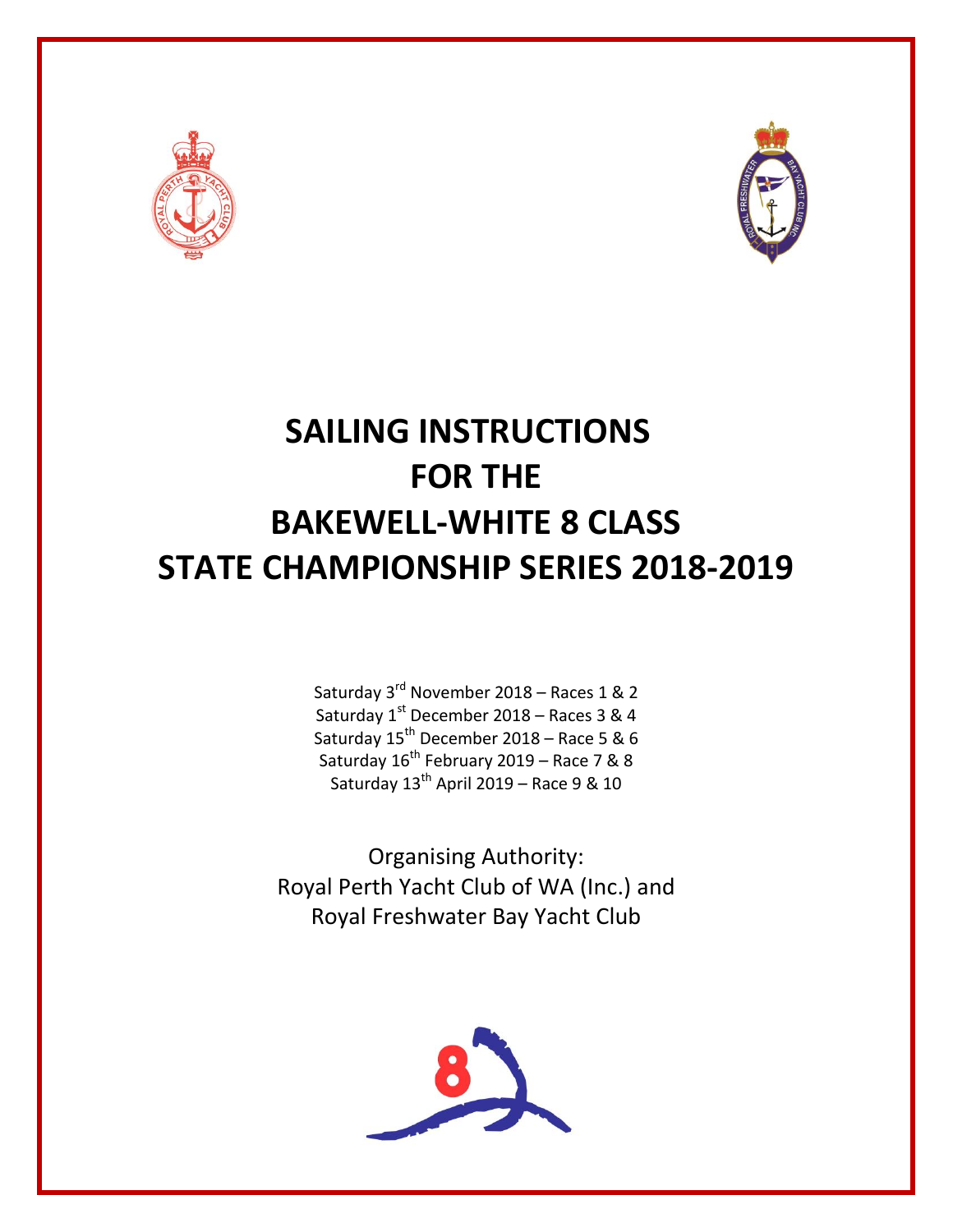## **1 RULES**

- 1.1 The regatta will be governed by the "rules" as defined in The Racing Rules of Sailing (RRS), the Prescriptions and Special Regulations of Australian Sailing, these Sailing Instructions and Sailing Instructions of combined events and the Class rules.
- 1.2 AS Special Regulation Safety Category 7 shall apply
- 1.3 Appendix T Arbitration shall apply.

## **2 ADVERTISING**

This is a Category A event pursuant to the B-W8 Class Rules. The Organising Authority may require all participating boats to display the event sponsor's advertising in accordance with ISAF Regulation 20.4 Event Advertising.

## **3 NOTICES TO COMPETITORS**

Notices to competitors will be posted on the official notice board of the Club hosting the racing for that day before 1700 on the day before they will take effect. The official notice board at Royal Perth Yacht Club Matilda Bay is located near reception on the ground floor, and the official notice board at Royal Freshwater Bay Yacht Club is located near the main Club office at the Senior Clubhouse. Every reasonable attempt will be made to ensure that copies of notices are also posted on the non-hosting Club's notice board and both Club's website; however this does not constitute an official notice board.

## **4 CHANGES TO SAILING INSTRUCTIONS**

Any change to the Sailing Instructions will be posted on the official notice board of the Club hosting the racing for that day by 1700 on the day before it will take effect. Every reasonable attempt will be made to ensure that copies of notices are also posted on the non-hosting Club's notice board; however this does not constitute an official notice board.

## **5 SIGNALS MADE ASHORE**

- 5.1 Signals made ashore will be displayed at the Club hosting racing for the date specified. If the event is hosted at Royal Perth Yacht Club signals will be flown below the B-W8 Class Flag from the flagstaff positioned on northern ceremonial deck in front of the RPYC Clubhouse. If the event is hosted at Royal Freshwater Bay Yacht Club signals will be flown below the B-W8 Class Flag from the signal mast located on the upper lawns of the RFBYC Senior Clubhouse.
- 5.2 When flag AP is displayed ashore, "1 minute" is replaced with "not less than 30 minutes" in the Race Signal AP. This amends Race Signal AP.

## **6 REGISTRATION**

- 6.1 Eligible boats shall be those on the register of Royal Perth Yacht Club, Royal Freshwater Bay Yacht Club, and South of Perth Yacht Club. Separate registration is not required.
- 6.2 Boats will not be measured for the State Championship however entrants must ensure that they comply with B-W8 Class rules at all times. Random on water inspections may be conducted.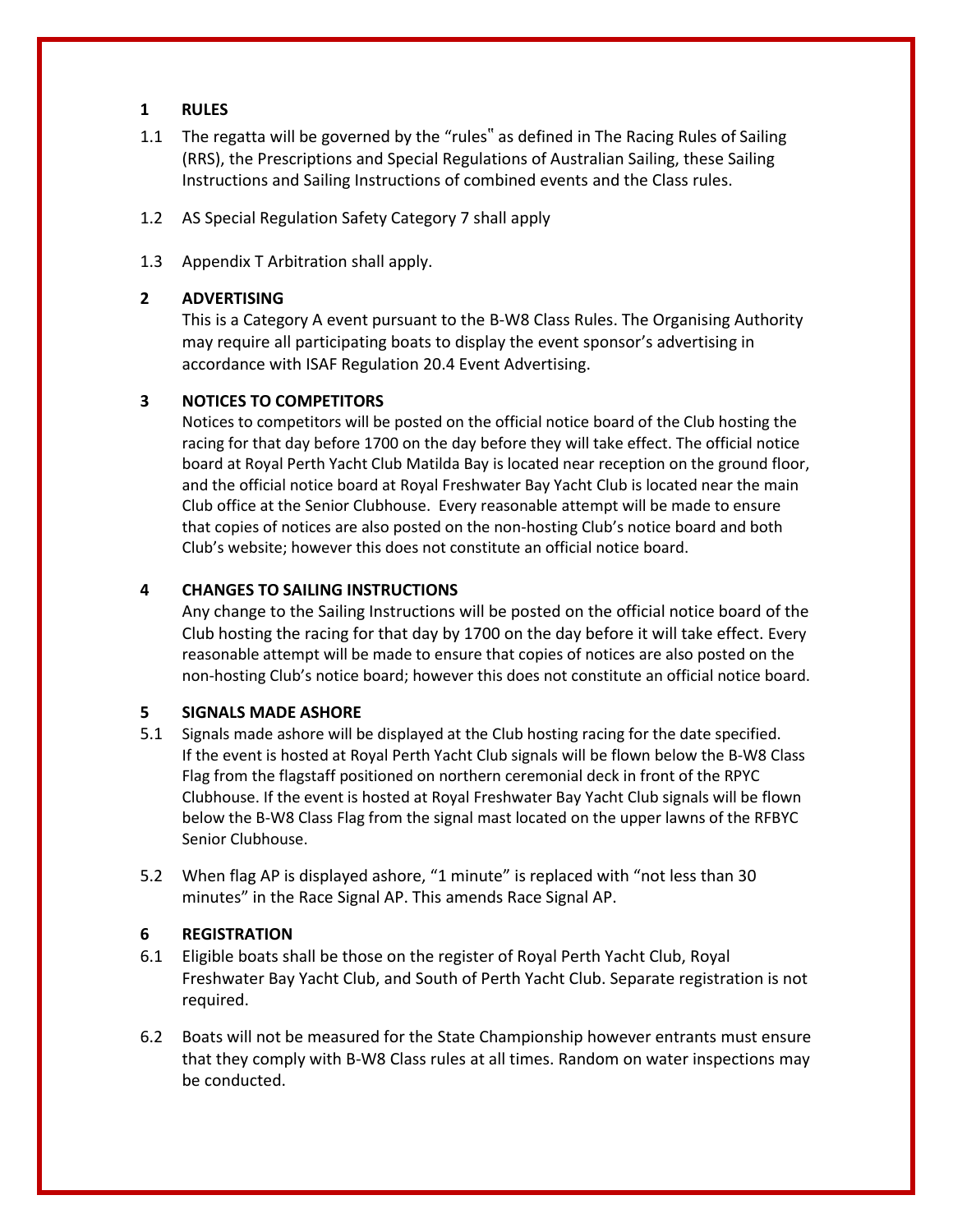## **7 SCHEDULE OF RACES**

| <b>Race Date</b>               | <b>Host Club</b> | Event  | <b>First warning signal</b> | <b>Start line</b>      |
|--------------------------------|------------------|--------|-----------------------------|------------------------|
| 3 <sup>rd</sup> November 2018  | <b>RFBYC</b>     | Race 1 | As per W/L day              | Boat start - laid mark |
|                                |                  |        | schedule                    | course                 |
|                                |                  | Race 2 | After race 1                | Boat start - laid mark |
|                                |                  |        |                             | course                 |
| $1st$ December 2018            | <b>RPYC</b>      | Race 3 | As per W/L day              | Boat start - laid mark |
|                                |                  |        | schedule                    | course                 |
|                                |                  | Race 4 | After race 3                | Boat start - laid mark |
|                                |                  |        |                             | course                 |
| 15 <sup>th</sup> December 2018 | <b>RFBYC</b>     | Race 5 | After Etchells start at     | Boat start - laid mark |
|                                |                  |        | 0830                        | course                 |
|                                |                  | Race 6 | After race 5                | Boat start - laid mark |
|                                |                  |        |                             | course                 |
| 16 <sup>th</sup> February 2019 | <b>RPYC</b>      | Race 7 | After Etchells start at     | Boat start - laid mark |
|                                |                  |        | 1630                        | course                 |
|                                |                  | Race 8 | After race 7                | Boat start - laid mark |
|                                |                  |        |                             | course                 |
| 13 <sup>th</sup> April 2019    | <b>RPYC</b>      | Race 9 | After Etchells start at     | Boat start - laid mark |
|                                |                  |        | 0830                        | course                 |
|                                |                  | Race   | After race 9                | Boat start - laid mark |
|                                |                  | 10     |                             | course                 |

## **8 CLASS FLAG**

The Class flag will be the B-W8 Class insignia on a white background.

## **9 RACING AREA**

The races will be sailed on Melville Water of the Swan River

## **10 THE COURSES**

- 10.1 Courses for each race date as per the table below are illustrated in Appendix A. The course illustrations show the course configurations, including the order in which marks are to be rounded, and the side on which each mark is to be left.
- 10.2 For all races, the course to be sailed will be designated by displaying Numeral Pennant 1 or 2 on the Committee Boat no later than the Warning Signal.
- 10.3 For all races the approximate compass bearing to Mark 1 may be displayed on the Committee Boat.

## **11 MARKS**

- 11.1 For RFBYC Races 1, 2, 5 and 6 (as per table 10.1):
	- 11.1.1 Rounding marks 1, 2, 3P and 3S will be inflatable yellow cylinders.
	- 11.1.2 Starting Mark and Finishing Mark will be a black and white chequered inflatable buoy.
	- 11.1.3 New marks, as provided in SI 13 will be a yellow inflatable buoy with a red sleeve, or a large red inflatable buoy.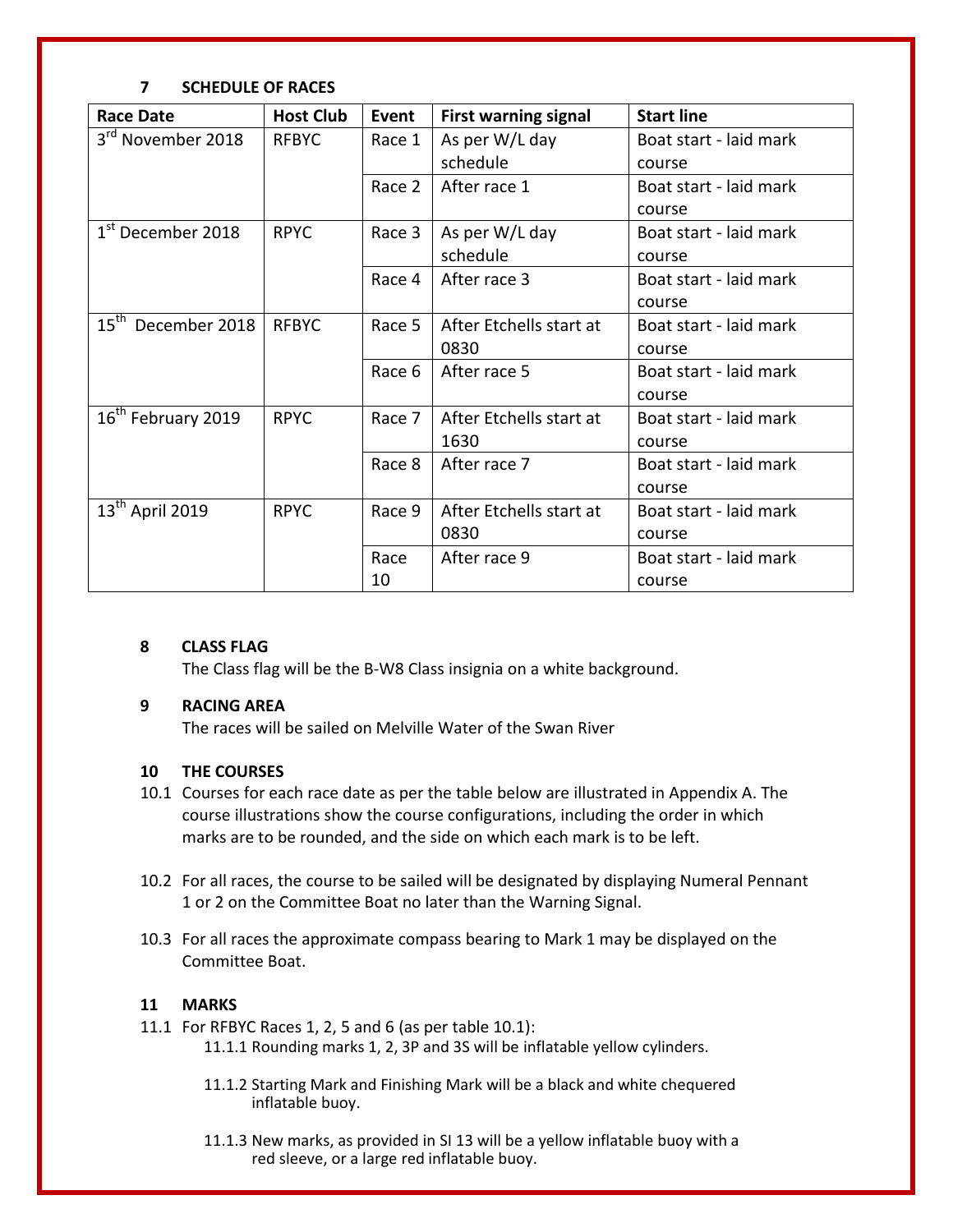- 11.2 For RPYC Races 3, 4, 7, 8, 9 & 10 (as per table 10.1):
	- 11.2.1 Rounding marks 1,3P and 3S will be orange conical inflatable buoys. Mark 2 is a distance mark and will be a small orange pimple buoy.
	- 11.2.2 Starting Mark and Finishing Mark will be a black and white chequered buoy .
	- 11.2.3 New marks, as provided in SI 13 will be a yellow conical inflatable buoy.

## **12 THE START**

- 12.1 For races all races (as per 10.1) The starting line will be between the signal mast displaying an orange flag on the Committee Boat (A) at the starboard end and Starting Mark B at the port end.
- 12.3 For all races, a boat starting later than 10 minutes after the Starting Signal will be scored DNS as defined in RRS A11. Amends rule A4.1 & A4.2.
- 12.4 For all races, a buoy may be streamed from the stern of the Race Committee Boat from the time of the warning signal until all boats have started. The buoy is deemed part of the Race Committee Boat and any boat touching the buoy or passing between it and the Race Committee Boat shall be deemed to have touched the Race Committee Boat.

## **13 CHANGE OF THE NEXT LEG OF THE COURSE**

13.1 The race committee will lay a new mark (or move the finishing line) and remove the original mark as soon as practicable. The change will be signaled before the leading boat has begun the leg, although the new mark may not yet be in position. Any mark to be rounded after rounding the new mark may be relocated without further signaling to maintain the course configuration. When in a subsequent change a new mark is replaced, it will be replaced by an original mark.

#### **14 THE FINISH**

14.1 For all races (as per 10.1) the finish line will be between the signal mast displaying an orange flag on the Committee Boat (A) and Finishing mark B.

#### **15 PENALTY SYSTEM**

- 15.1 For all races; the penalty for breaking a rule of Part 2 will be as per RRS 44.1 and 44.2.
- 15.2 A boat that has taken a penalty or retired under RRS 31.2 or 44.1 shall complete an acknowledgement form with the Club hosting racing for the day at the earliest opportunity after coming ashore and before the protest time limit.

#### **16. TIME LIMITS**

- 16.1 For races all races (as per 10.1) the following will apply;
	- 16.1.1 The time limit for the first boat to sail the course and finish course number 1 is 90 minutes. The time limit for the first boat to sail the course and finish course number 2 is 60 minutes.
	- 16.1.2 If no boat has passed Mark 1 for the first time 45 minutes after the starting signal the race will be abandoned.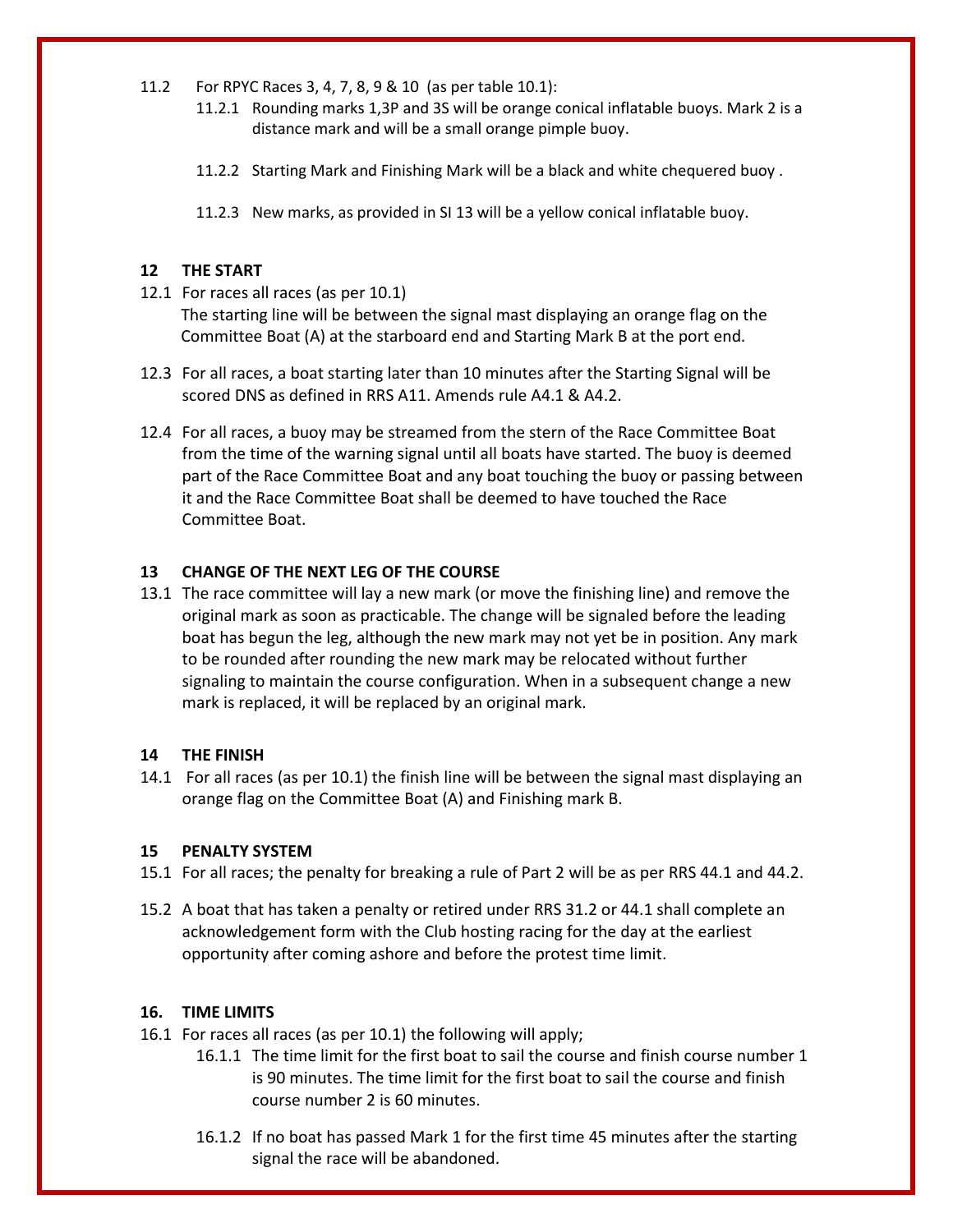16.1.3 Boats failing to finish within 20 minutes after the first boat sails the course and finishes will be scored DNF without a hearing. This amends RRS 35 and A4.1 & A4.2.

## **17 PROTESTS AND REQUESTS FOR REDRESS**

- 17.1 Protest forms will be available from the Organising Authority (Club hosting racing on the day). Protests, requests for redress and requests to re-open a hearing shall be in writing and delivered to the Organising Authority. The time limit for lodging protests and requests for redress shall be within one hour of when the last boat finishes the last race of the day. This time will be posted on the Official Notice Board.
- 17.2 Notices will be posted on the Official Notice Board (of the Club hosting racing for the day) within 30 minutes of the protest time limit to inform competitors when and where hearings will be held in which they are parties to a hearing.
- 17.3 Breaches of Sailing Instructions 15.2, 19 and 22, shall not be grounds for a protest by a boat. This changes RRS 60.1(a). Penalties for these breaches may be less than disqualification if the Protest Panel so decides.
- 17.4 Notices of protests by the Organising Authority will be posted on the Official Notice Board (of the Club hosting racing on the day) to inform boats under RRS 61.1(b).
- 17.5 For protests involving an alleged breach of the rules of Part 2 of the RRS, an arbitration hearing may be held prior to a protest hearing. This modifies part 5 Section B of the RRS. Arbitration procedures are outlined in Appendix A.

## **18 SCORING**

- 18.1 Ten races are scheduled; six races are required to be completed to constitute a series
- 18.2 When fewer than six races have been completed, a boat's series score will be the total of her race scores. When six races have been completed a boats series score will be the total of her race scores excluding her worst score. When nine or more races are completed a boats series score will be the total of her race scores excluding her worst two scores.

## **19 SAFETY REGULATIONS**

A boat that retires from a race shall notify the Race Committee (of the Club hosting racing for the day) as soon as possible.

## **20 REPLACEMENT OF EQUIPMENT**

Substitution of measured equipment will be allowed, as long as any substitution satisfies Class Rules. [DP]

## **21 CREW WEIGHING**

Crew members shall not be weighed; however entrants shall at all time ensure that they comply with B-W8 Class Rules.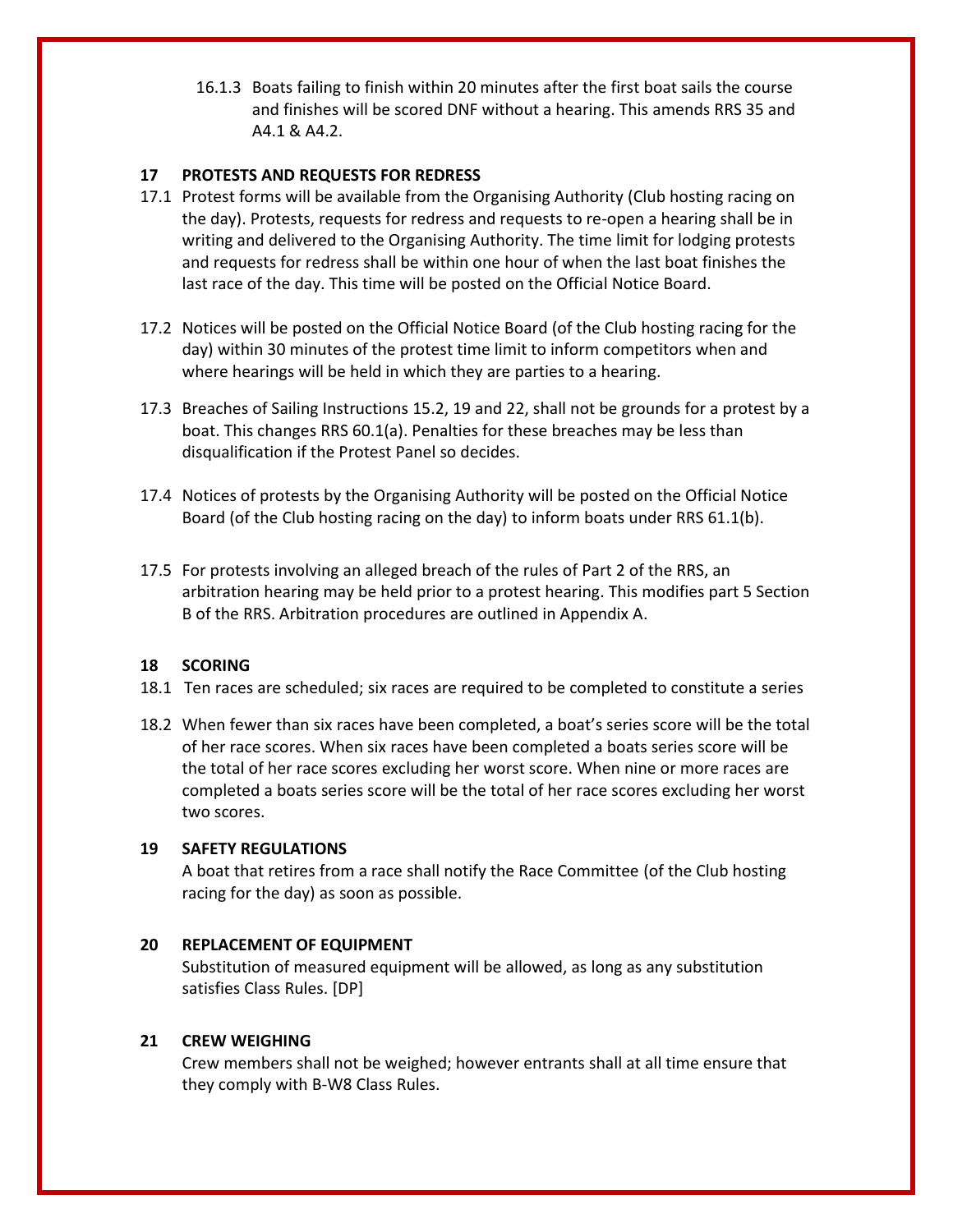## **22 COACH OR SUPPORT BOATS (DP)**

- 22.1 Coaches and, other support personnel and support boats shall stay outside areas where boats are racing from the time of the warning signal until all boats have finished or the Race Committee signals a postponement, general recall or abandonment.
- 22.2 Coach and support boats shall, when requested by the Organising Authority, tow or assist boats not associated with them. Coach and support boats will monitor VHF channel 77 unless otherwise advised and shall follow all instructions from the Organising Authority.
- 22.3 a) Competitors are allowed to have communication with coaches and support boats before and between races.

b) Competitor shall not continue to gain support from a coach or support boats once the Class Flag is raised at 5 minutes, signalling the start of each race.

c) All communication must be held below the start line, whilst that competitor is not racing.

d) Coaches and support boats are not allowed to engage with a competitor until that team has finished the race and returned well below the start line.

e) Coaches are to be off the course by a minimum of 200 meters at all times

i. (200 meters below the start line)

iii.(200 meters above the upwind laylines)

iii.(200 meters above the finish line)

f) If a coach or support boat interferes with a competitor whilst they are racing, their chosen competitor will be disqualified from that race.

22.4 The penalty for a breach of this SI is at the discretion of the protest

## **23 RADIO COMMUNICATIONS**

- 23.1 Except as provided by 23.2, boats shall not operate any communications device when off moorings on a race day until the conclusion of all racing for that day.
- 23.2 VHF Radios may be carried for the purpose of receiving information from the Race Committee only. Channel 77 will be used by the Race Committee. Transmissions shall only be made in case of emergency or for notifying the Race Committee of retirement from a race.

## **24 DISCLAIMER OF LIABILITY**

Competitors participate in the regatta entirely at their own risk. See RRS 4, Decision to Race. The Organising Authority and its volunteers are not responsible for the seaworthiness of a boat whose entry is accepted or the sufficiency or adequacy of its equipment. The Organising Authority and its volunteers will not accept any liability for material damage or personal injury or death sustained prior to, during, or after the regatta.

## **25 INSURANCE**

25.1 All competing helmspersons shall have Third Party Liability and Public Liability insurance cover of not less than AUD\$10,000,000 for any one incident. In taking part in this event you are deemed to have made a declaration that you have such cover.